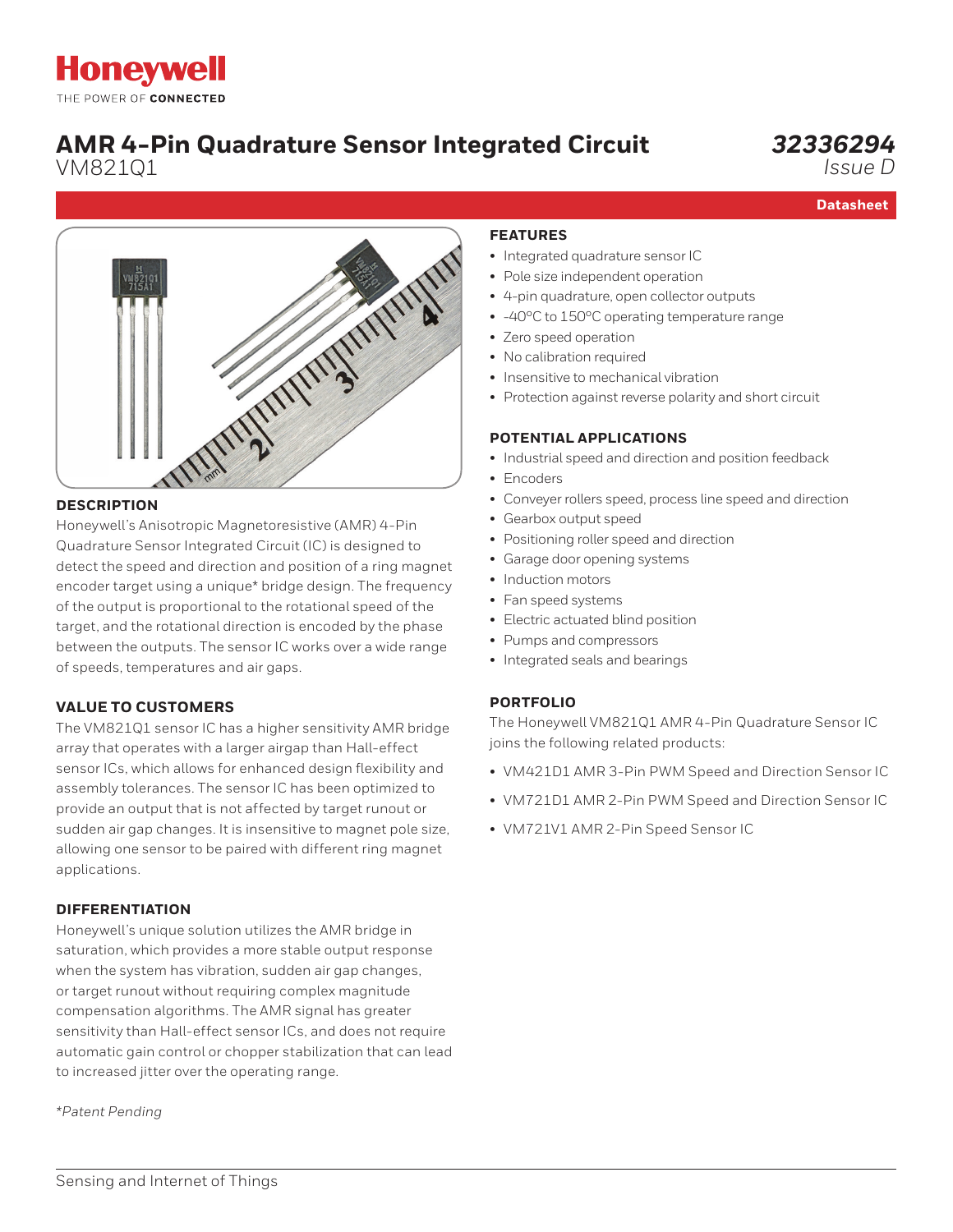## **AMR 4-Pin Quadrature Sensor IC** VM821Q1

| <b>Characteristic</b>  | Symbol            | <b>Condition</b>                           | Min.                     | Typ.                            | Max. | Unit    |
|------------------------|-------------------|--------------------------------------------|--------------------------|---------------------------------|------|---------|
| Supply voltage         | $V_{S}$           |                                            | 4.0                      | $\overline{\phantom{0}}$        | 24   | V       |
| Supply current         | $I_{\text{CC}}$   | $\qquad \qquad -$                          |                          |                                 | 20   | mA      |
| Output low             | $V_{\rm sat}$     | $V_s = 5 V, I_{ol} = 5 mA$                 | $\overline{\phantom{a}}$ |                                 | 400  | mV      |
| Output leakage         | $l_{\text{oh}}$   | $V_{\rm oh} = 24 V$                        |                          |                                 | 10   | $\mu A$ |
| Output current         | l <sub>ot</sub>   |                                            |                          | $\overline{\phantom{0}}$        | 20   | mA      |
| Duty cycle             | $\qquad \qquad -$ | 2 mm pole width                            | 40                       | 50                              | 60   | 0/0     |
| Phase                  |                   | 2 mm pole width                            | 70                       | 90                              | 110  | $\circ$ |
| Output switching time: |                   |                                            |                          |                                 |      |         |
| rise time              | $t_{r}$           | $Vs = 5 V, R1 = 1 kOhm to 5 V, C1 = 20 pF$ |                          | $\hspace{0.1mm}-\hspace{0.1mm}$ | 1.5  | $\mu$ s |
| fall time              | $t_{\epsilon}$    | $Vs = 5 V, R1 = 1 kOhm to 5 V, C1 = 20 pF$ | $\overline{\phantom{a}}$ |                                 | 1.5  |         |
| Switching frequency    |                   |                                            |                          | 35                              |      | kHz     |

### Table 1. Operating Characteristics (At 4.0 V  $\leq$  V<sub>s</sub>  $\leq$  24 V, -40°C  $\leq$  T<sub>A</sub>  $\leq$  150°C, unless otherwise specified.)

### **Table 2. Output Configuration**

| <b>Characteristic</b>     | <b>Condition</b>                                   | Configuration    |
|---------------------------|----------------------------------------------------|------------------|
| Number of pulses per pole | $\overline{\phantom{a}}$                           |                  |
| Phase polarity            | rotation from pin 4 to pin 1 as shown in Figure 4. | output A leads B |

### Table 3. Application Requirements (At 4.0 V  $\leq$  V<sub>s</sub>  $\leq$  24 V, -40°C  $\leq$  T<sub>A</sub>  $\leq$  150°C.)

| <b>Characteristic</b>                                                 | <b>Symbol</b> | <b>Condition</b>                           | Min.  | Typ.                     | Max. | Unit  |
|-----------------------------------------------------------------------|---------------|--------------------------------------------|-------|--------------------------|------|-------|
| Magnetic flux                                                         | В             | $D_{\text{max}}$ , max. air gap, max. temp | ±30   | $\overline{\phantom{a}}$ | -    | Gauss |
| Magnetic flux with valid<br>direction indication.<br>increased jitter | B             | $D_{\text{max}}$ , max. air gap, max. temp | $+10$ | $\overline{\phantom{a}}$ |      | Gauss |
| Metering resistor                                                     |               |                                            | 50    | 160                      |      | Ohm   |

#### **Table 4. Absolute Maximum Ratings**

| <b>Characteristic</b> | Symbol                    | <b>Condition</b>                  | Min.            | Typ.            | Max.      | Unit                         |
|-----------------------|---------------------------|-----------------------------------|-----------------|-----------------|-----------|------------------------------|
| Operating temperature | $\mathsf{T}_{\mathsf{a}}$ | $\overline{\phantom{a}}$          | $-40$ [ $-40$ ] |                 | 150 [302] | $^{\circ}$ C [ $^{\circ}$ F] |
| Junction temperature  | T,                        |                                   | $-40$ [ $-40$ ] | $\qquad \qquad$ | 165 [329] | $^{\circ}$ C $[^{\circ}$ F]  |
| Storage temperature   | $T_{\rm s}$               | -                                 | $-40$ [ $-40$ ] |                 | 150 [302] | $^{\circ}$ C [ $^{\circ}$ F] |
| Thermal resistance    | $R_{\theta JA}$           |                                   |                 |                 |           | $\rm ^{\circ}$ C/W           |
| Supply voltage        | $V_{S}$                   | -                                 | $-26.5$         |                 | 26.5      |                              |
| Soldering temperature |                           | 3 s max.                          |                 |                 | 260 [500] | $^{\circ}$ C $^{\circ}$ F1   |
| ESD (HBM)             | $V_{ESD}$                 | JEDEC JS-002-2014                 |                 |                 | ±6        | kV                           |
| Output short circuit  |                           | with no current limiting resistor |                 |                 | 24        |                              |

### **NOTICE**

Absolute maximum ratings are the extreme limits the device will momentarily withstand without damage to the device. Electrical and mechanical characteristics are not guaranteed if the rated voltage and/or currents are exceeded, nor will the device necessarily operate at absolute maximum ratings.

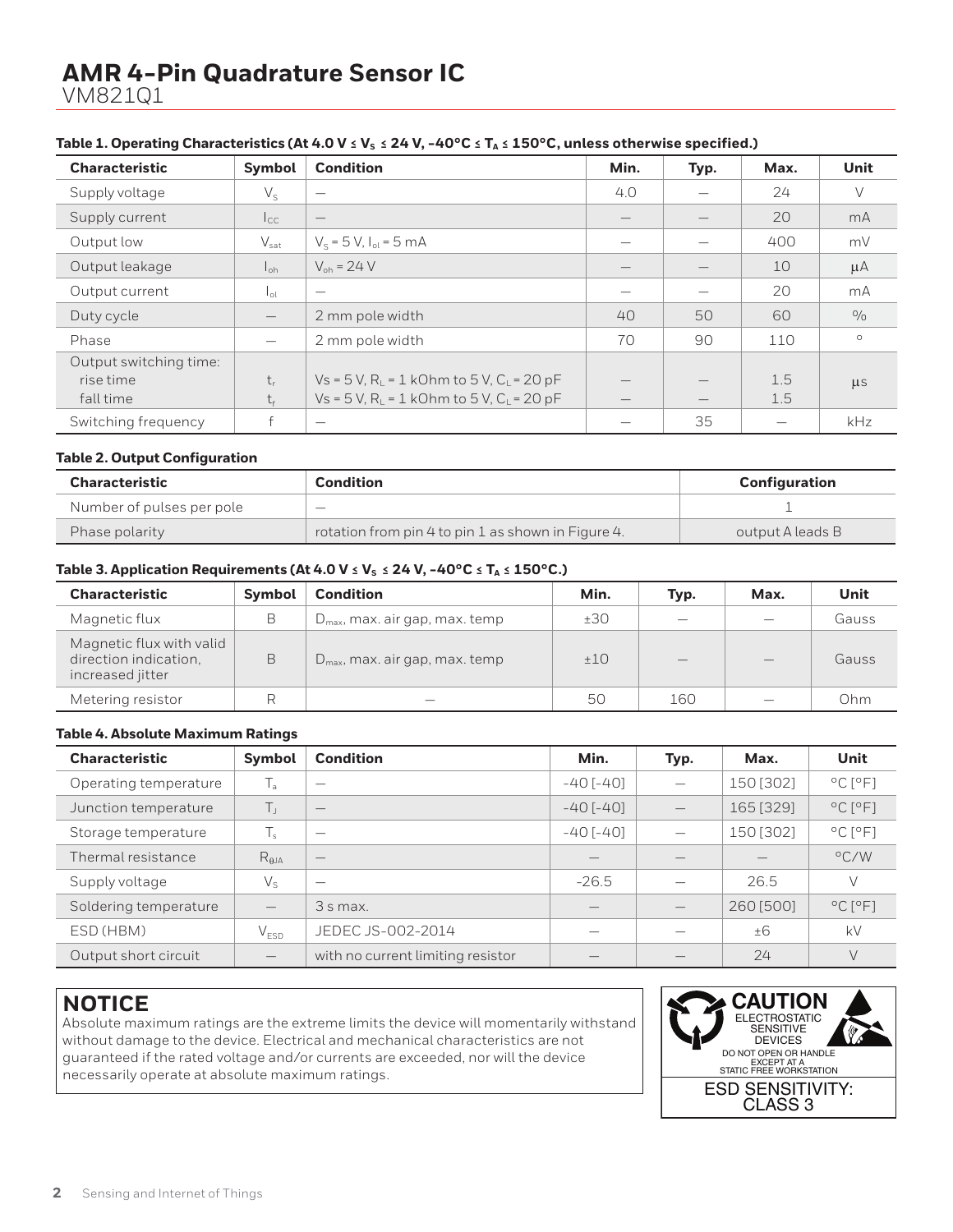## **AMR 4-Pin Quadrature Sensor IC**

VM821Q1

### **Figure 1. Block Diagram**



#### **Figure 2. Basic Application Circuit Figure 3. Transfer Characteristics**





#### **Phase Calculation Definition**

This method isolates phase from duty cycle. It also best correlates to analysis of the fundamental frequency in the frequency domain.

$$
\text{Phase } (^{\circ}) = \left( \frac{B_{\text{rising}} + B_{\text{falling}}}{2} - \frac{A_{\text{rising}} + A_{\text{falling}}}{2} \right) \star \frac{360}{T}
$$

Where:

 $A_{rising}$  = rising edge of output A Afalling = falling edge of output A B<sub>rising</sub> = nearest falling edge of output B to A<sub>rising</sub> Bfalling = next falling edge of output B T = period of one cycle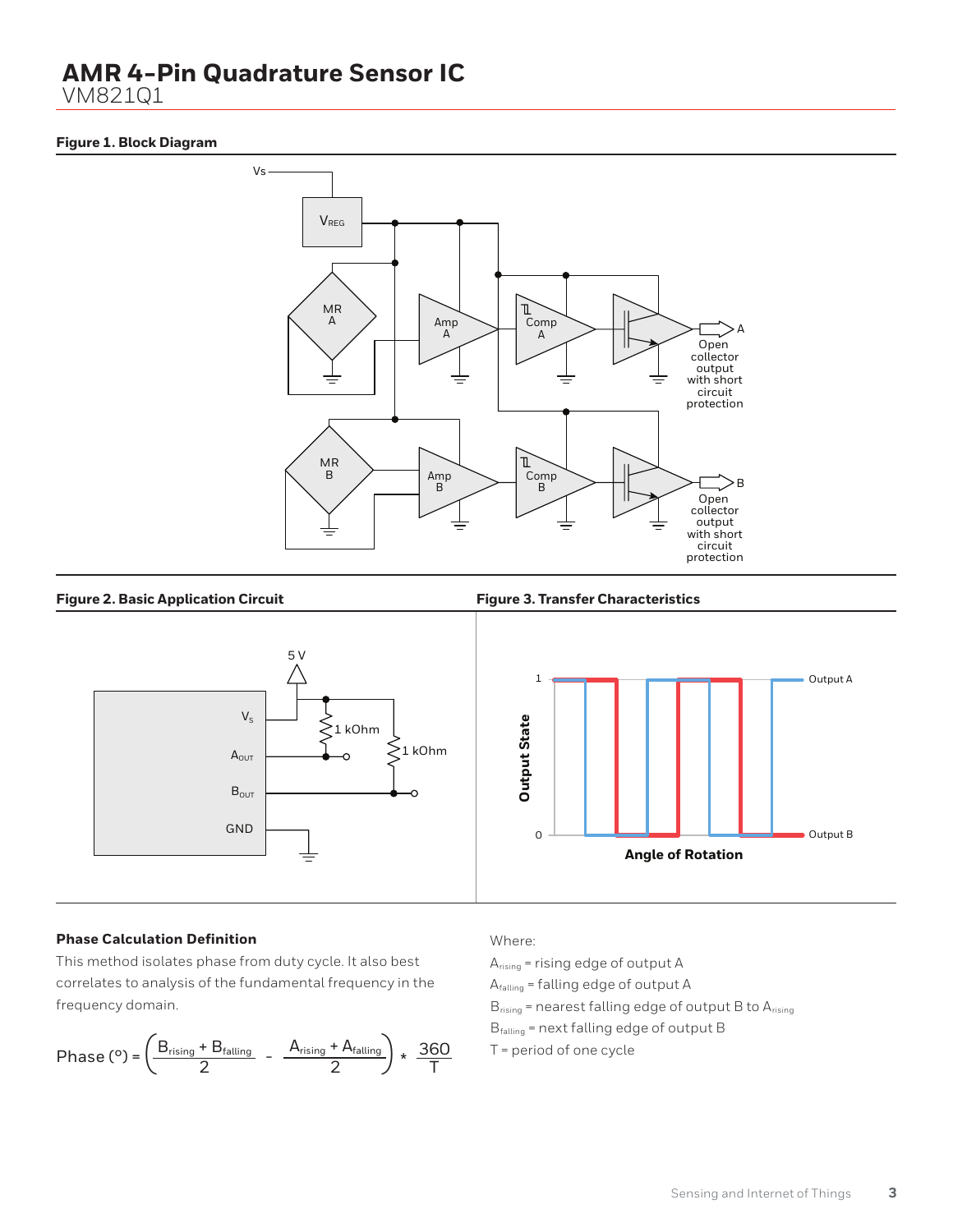## **AMR 4-Pin Quadrature Sensor IC**

VM821Q1

### **Figure 4. Sensor IC Mounting Orientation**